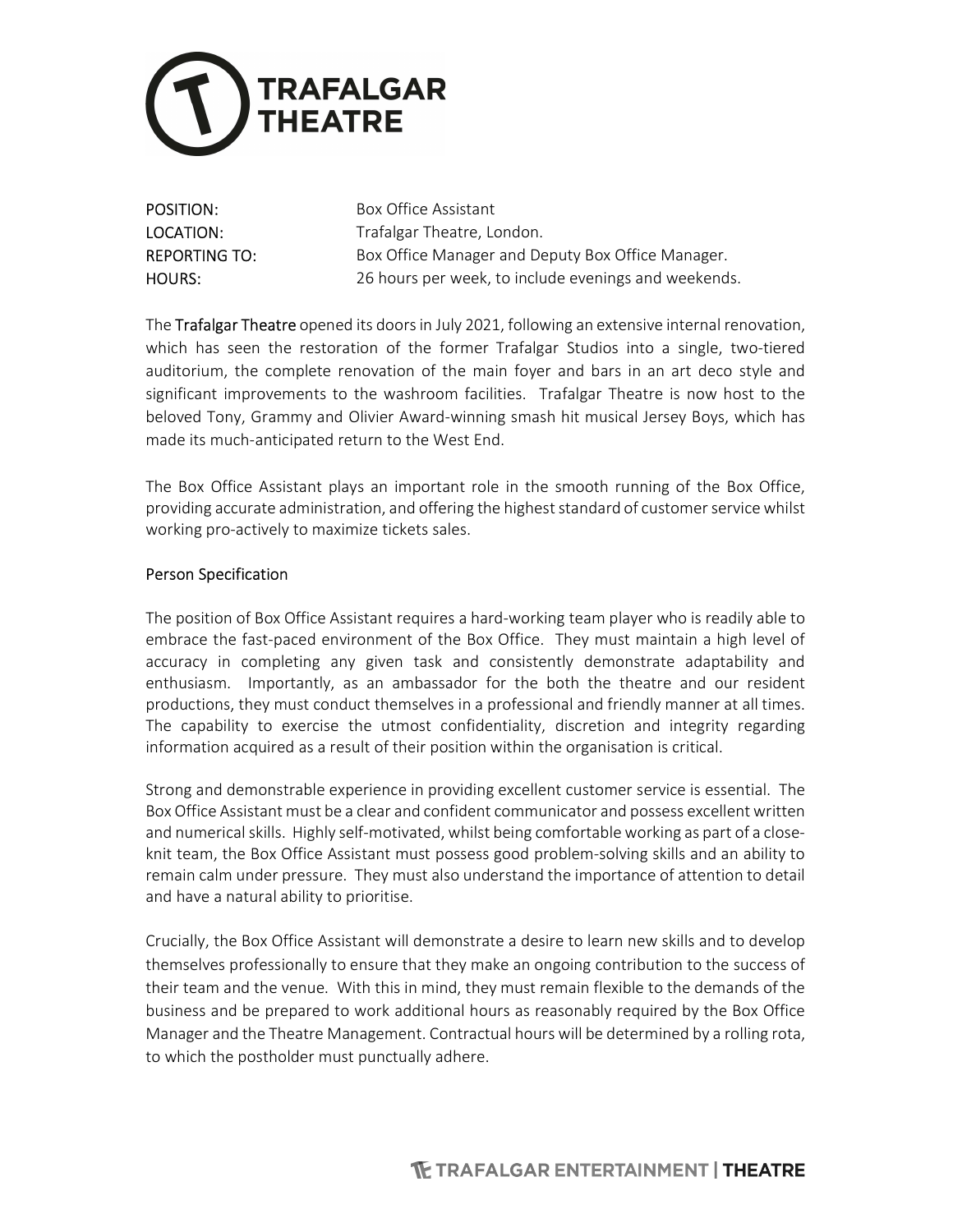

### Key Responsibilities

# - Ticket Sales & Customer Service

- $\blacksquare$  To have a detailed knowledge of the productions, either resident at that time or scheduled to be playing in the future, at the Trafalgar Theatre.
- To open the Box Office punctually, as per the requirements of the rota.
- To respond positively to all ticket enquiries over the phone, counter and email with the aim of achieving sales.
- To use the ticketing software AudienceView (AV) to sell tickets and accurately capture patron details, and to ensure that all customer booking communications adhere to the Data Protection Act.
- To offer guidance at the counter on booking e-tickets for performances of productions playing at that time or scheduled to be playing in the future at the Trafalgar Theatre.
- To allow for special requirements in the accurate booking in of access patrons; to offer assistance to patrons wishing to join Trafalgar Theatre's Access Membership Scheme; and to monitor emails in the Box Office Access inbox.
- To process all ticket requests (reservations/exchanges/payments) from the production office, resident cast and Company Manager.
- To be the Box Office point of contact during incomings.
- To actively support the FOH Duty Manager and Supervisors to resolve ticketing issues during show incomings.
- To ensure any unresolved pre-performance complaints/issues are documented and speedily escalated to the Box Office Manager and Theatre Management to ensure a satisfactory resolution for our patrons.
- To balance counter takings on a daily basis.
- To ensure all monies are secured and balanced for banking.
- To ensure the Box Office provides accurate and timely reports for promoters and management.
- To provide accurate post-performance reports and sales breakdowns for producers and Trafalgar Entertainment.
- To review holds and inventory to maximise sales potential.
- To complete mark-backs of holds (BO/Company/House/Agent etc).
- To ensure PP seats are sold at the best possible price.
- To set up ticket offers (including request forms, AV checking and agent test bookings).
- To pull a weekly report on SOLT token transactions, as well as providing SOLT with weekly sales reports.
- To actively promote positive relationships with all recognised agencies.
- To actively promote positive relationships with other show promoters (marketing/press) and production companies (producers/resident company).
- To work productively under reasonable levels of pressure and complete tasks within specific deadlines.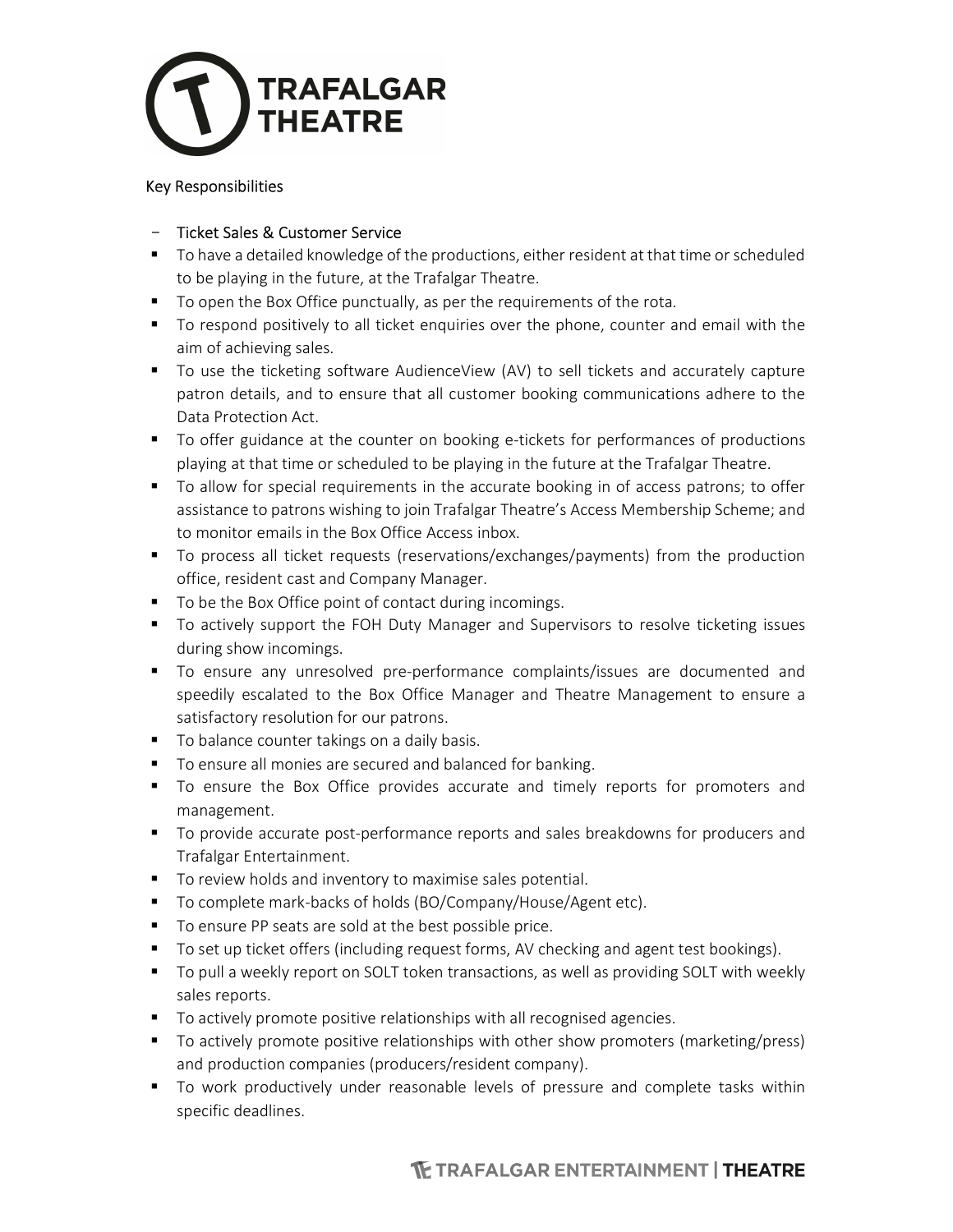

 To co-operate and communicate effectively with other Box Office Assistants in the sharing of tasks and duties equally.

# - General Responsibilities

- To adhere to all Health & Safety procedures to minimise the risk of injury and accidents, reporting incidents to the General Manager.
- $\blacksquare$  To contribute to ensuring a safe and efficient working environment.
- To attend training courses, as required, and take responsibility for ongoing professional development.
- To attend any Health & Safety training, as required.
- To represent the theatre in a professional manner at all times, providing excellent internal and external customer service to company colleagues, visiting production staff and building contractors.
- To complete any other delegated task that may assist the company in achieving its business objectives, as required by the General Manager or Box Office Manager.